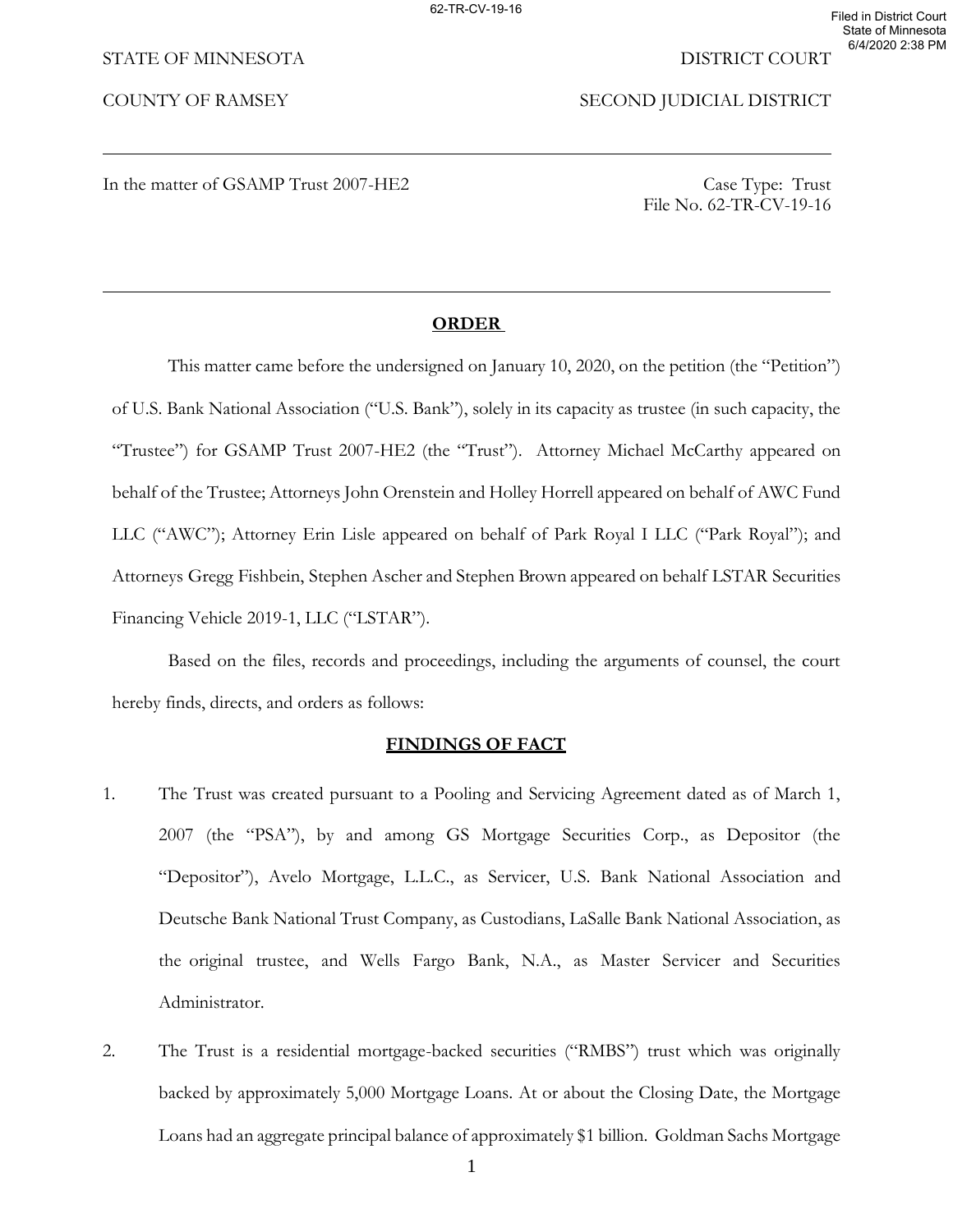Company ("GSMC" or the "Sponsor") purchased or otherwise acquired Mortgage Loans from certain loan originators or sellers pursuant to various agreements, including the "Bulk Purchase Agreements" as defined in the PSA and additional Purchase Agreements that are separately defined and referenced in the Representations and Warranties Agreement (the "RWA"). The Sponsor subsequently sold or assigned the Mortgage Loans to the Depositor pursuant to the Bill of Sale referenced in the RWA. The Prospectus Supplement states that the Depositor "is a wholly-owned subsidiary of the sponsor, GSMC."

- 3. The Trustee is a national banking association, has its principal corporate trust office in St. Paul, Minnesota, and performs functions of Trust administration in Minnesota. The Trustee is the plaintiff in an action concerning this Trust which is captioned *U.S. Bank National Association, as Trustee for GSAMP Trust 2007-HE2 v. Goldman Sachs Mortgage Company et al.*, No. 1:19-cv-02307- AJN (S.D.N.Y.) (the "Putback Action"). On May 3, 2019, the Trustee filed the Petition to seek, among other things, instruction from this court with respect to the Putback Action and the use of Trust Fund money in connection with the Putback Action.
- 4. Three Certificateholders—LSTAR, AWC, and Park Royal (the "Responding Parties") appeared in this Proceeding.
- 5. LSTAR is the Holder of 100% of the Class A-1 Certificates in the Trust. LSF9 Bond Holdings, Ltd., an affiliate of LSTAR, acquired the Class A-1 Certificates from Goldman, Sachs & Co. ("Goldman Sachs") pursuant to a September 11, 2014 purchase agreement (the "LSTAR Purchase Agreement"). Based on its holdings, LSTAR has approximately 50% of the total Certificate Balance remaining in the Trust and is entitled to approximately 50% of the Voting Rights in the Trust. LSTAR has substantial direct holdings in the Trust.
- 6. AWC is a Holder of certain Certificates.

Based on its holdings, AWC

has approximately  $\blacksquare$ % of the total Certificate Balance remaining in the Trust and is entitled to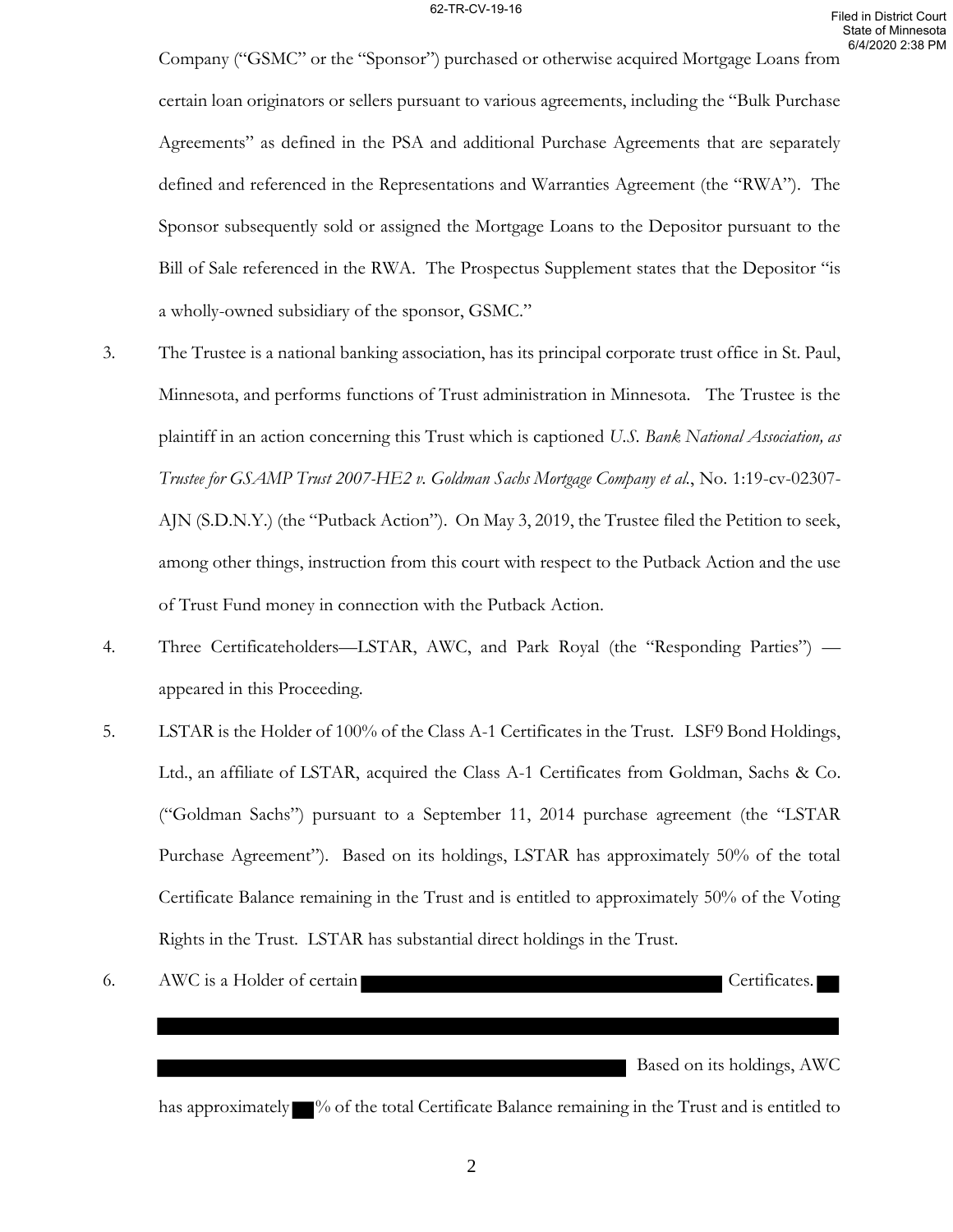approximately •% of the Voting Rights in the Trust. AWC has substantial direct holdings in the Trust, though considerably less direct holdings than LSTAR.

- 7. Park Royal is a Holder of certain Class M-2 and Class M-3 Certificates. Park Royal acquired its Certificates on November 19, 2015 and November 29, 2016. Based on its holdings, Park Royal has 0% of the total Certificate Balance remaining in the Trust and 0% of the Voting Rights in the Trust.
- 8. In the RWA, the Sponsor made various representations and warranties regarding the Mortgage Loans (the "R&Ws") and agreed that in the event of a breach of the R&Ws that materially and adversely affects the value of a Mortgage Loan, it would cure any such breach or repurchase breaching Mortgage Loans from the Trust subject to the terms and conditions of the PSA.
- 9. Pursuant to the PSA, the Depositor conveyed and assigned to the Trustee for the benefit of the Certificateholders all right, title and interest of the Depositor in and to the Trust Fund including, without limitation, the Mortgage Loans. The Trust Fund constitutes the corpus of the Trust created pursuant to the PSA. The Depositor assigned and conveyed to the Trustee certain rights with respect to the Mortgage Loans, including the right to enforce the R&Ws made by the Sponsor in the RWA.
- 10. At or about the Closing Date, the Trust issued Certificates, which had varying priorities in a waterfall structure set forth in the PSA. In general, the Class A Certificates, including Class A-1 and Classes A-2A through A-2D, have the highest priority, followed by Classes M-1 through M-9 in sequential order. Under the PSA, each Class has a Certificate Balance, representing "the maximum dollar amount of principal to which the Holder thereof is then entitled."
- 11. Under the PSA, monthly collections on Mortgage Loans and associated collateral pay down the Certificate Balance of each Class, consistent with the PSA waterfall priorities. Collateral losses also are applied to "write down" Certificates, starting with the Classes with the lowest priority. Subsequent Recoveries received with respect to the Mortgage Loans "write up" Certificate Balances, so that a Certificate Balance that has been reduced due to collateral losses may be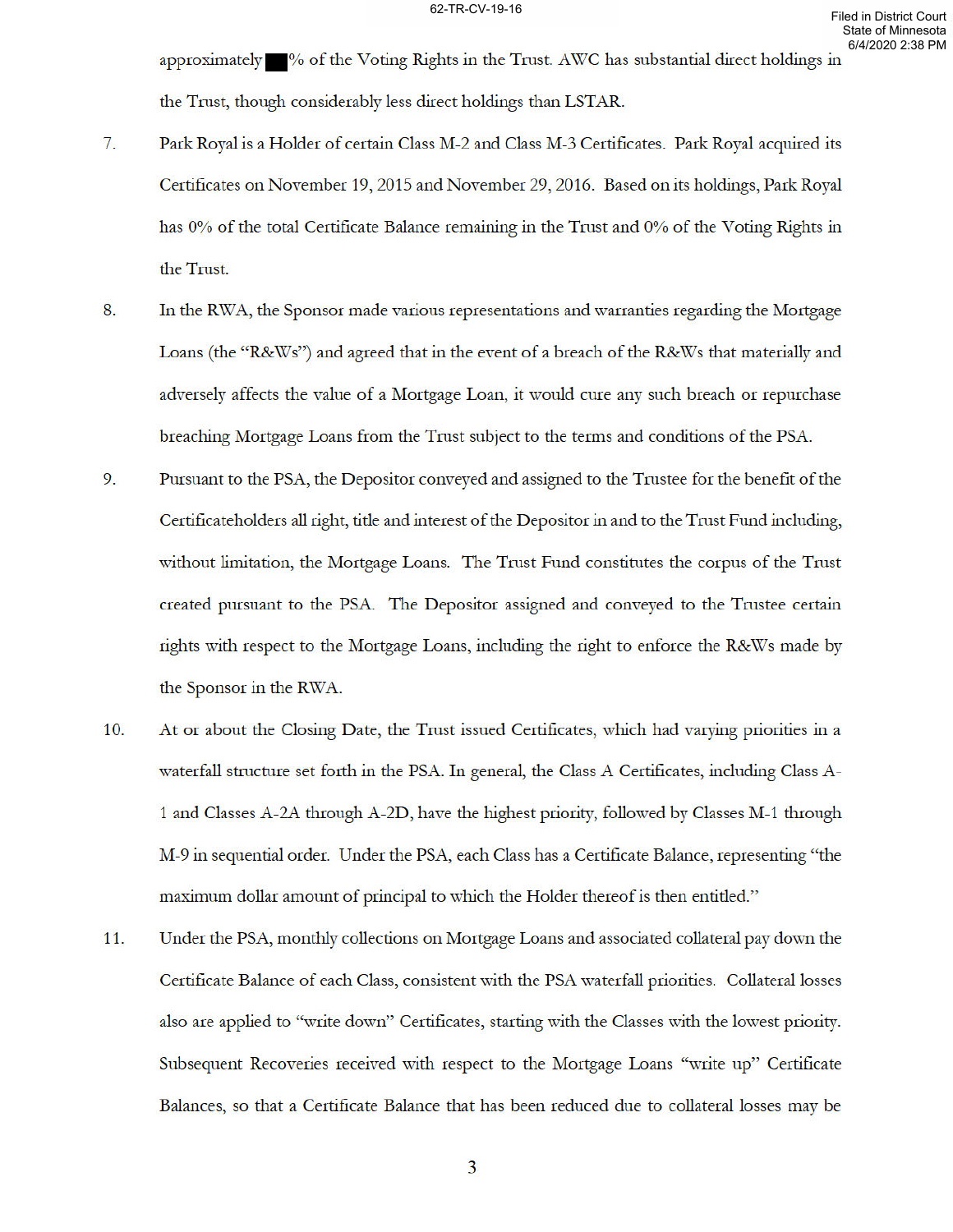written up to a new "maximum dollar amount of principal to which the Holder … is then entitled …."

- 12. As a result, the distributions of principal and interest are made on a priority basis to the Holders of more senior Certificates.
- 13. Several PSA provisions give rights to Holders with "not less than 25% of the Voting Rights" in the Trust. Voting Rights are expressed as a percentage and generally are calculated based on the remaining Certificate Balance of a Holder's Certificates relative to the total Certificate Balance of all Certificates. Because Voting Rights are based on the remaining Certificate Balance of a Holder's Certificates, Voting Rights represent a Holder's remaining economic interest in the borrowers' payments of principal and interest.
- 14. There are several PSA provisions which govern the Trustee's actions and the rights of Certificateholders with respect to the initiation of litigation. Each provision provides a separate path by which litigation may be instituted.
- 15. Under Section 8.02(i), a Certificateholder may provide a direction to the Trustee "to institute…any litigation" if the Certificateholder provides "reasonable security or indemnity" to the Trustee. PSA  $\S$  8.02(i). This provision states:

[T]he Trustee shall be under no obligation to exercise any of the trusts, rights or powers vested in it by this Agreement or to institute, conduct or defend any litigation hereunder or in relation hereto at the request, order or direction of any of the Certificateholders, pursuant to this Agreement, unless such Certificateholders shall have offered to the Trustee reasonable security or indemnity satisfactory to the Trustee against the costs, expenses and liabilities which may be incurred therein or thereby …

- 16. Unlike other provisions of the PSA that permit Holders to direct the Trustee to take certain actions only if such Holders have "not less than 25% of the Voting Rights," Section 8.02(i) does not include any Voting Rights threshold. Thus, any Holder—even a Holder of Certificates with no Voting Rights and no Certificate Balance—may be able to provide a direction to the Trustee to institute litigation if it provides the required indemnity.
- 17. Under Section 12.08, Certificateholders can bring a suit in their own name if an Event of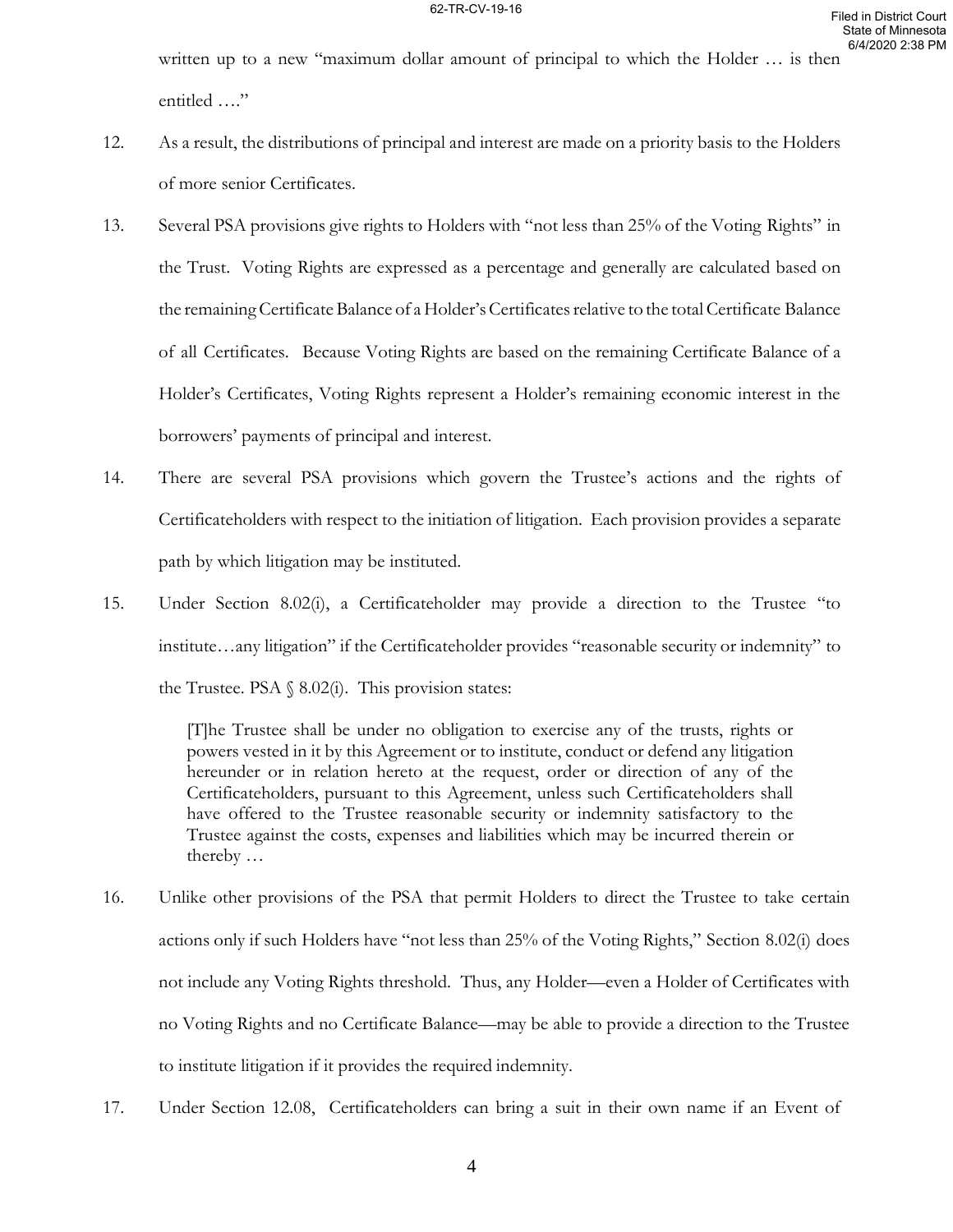Default has occurred, Certificateholders with "not less than 25% of the Voting Rights . . . have

offered to the Trustee . . . reasonable indemnity," and the Trustee refuses to act. In part, this

clause states:

No Certificateholder shall have any right by virtue or by availing itself of any provisions of this Agreement to institute any suit, action or proceeding in equity or at law upon or under or with respect to this Agreement, unless such Holder previously shall have given to the Trustee a written notice of an Event of Default and of the continuance thereof, as herein provided, and unless the Holders of Certificates evidencing not less than 25% of the Voting Rights evidenced by the Certificates shall also have made written request to the Trustee to institute such action, suit or proceeding in its own name as Trustee hereunder and shall have offered to the Trustee such reasonable indemnity as it may require against the costs, expenses, and liabilities to be incurred therein or thereby, and the Trustee, for 60 days after its receipt of such notice, request and offer of indemnity shall have neglected or refused to institute any such action, suit or proceeding . . . .

18. Under Section 2.07, when one of the "parties" to the PSA "discover[s]" a breach of the Sponsor's

representations and warranties, the party is to provide notice to the other parties and the Sponsor.

The Trustee, after discovering a breach or receiving notice from another party to the PSA, "shall

take such action, with the Depositor's consent, …as may be necessary or appropriate to enforce

the rights of the Trust."

19. In full, Section 2.07 states:

Upon discovery by any of the parties hereto of a breach of a representation or warranty made by the Sponsor pursuant to the Representations and Warranties Agreement, the party discovering such breach shall give prompt written notice thereof to the other parties to this Agreement and the Sponsor, as applicable. The Trustee shall take such action, with the Depositor's consent, with respect to such breach under the Representations and Warranties Agreement, as applicable, as may be necessary or appropriate to enforce the rights of the Trust with respect thereto. In such event, the legal expenses and costs of such action and any liability resulting therefrom shall be expenses, costs and liabilities of the Trust Fund, and the Trustee shall be entitled to be reimbursed therefor out of the Collection Account.

20. 71.91% of the Mortgage Loans in the Trust were originated by NC Capital Corporation, a subsidiary of New Century Financial Corporation, which had filed for bankruptcy shortly before the Closing Date. Losses in the Trust have been large, reaching \$419,854,169 as of approximately the time of the Petition and continuing. The losses have been applied sequentially in reverse order to reduce the Certificate Balances of Classes M-9 through M-2 to zero, and the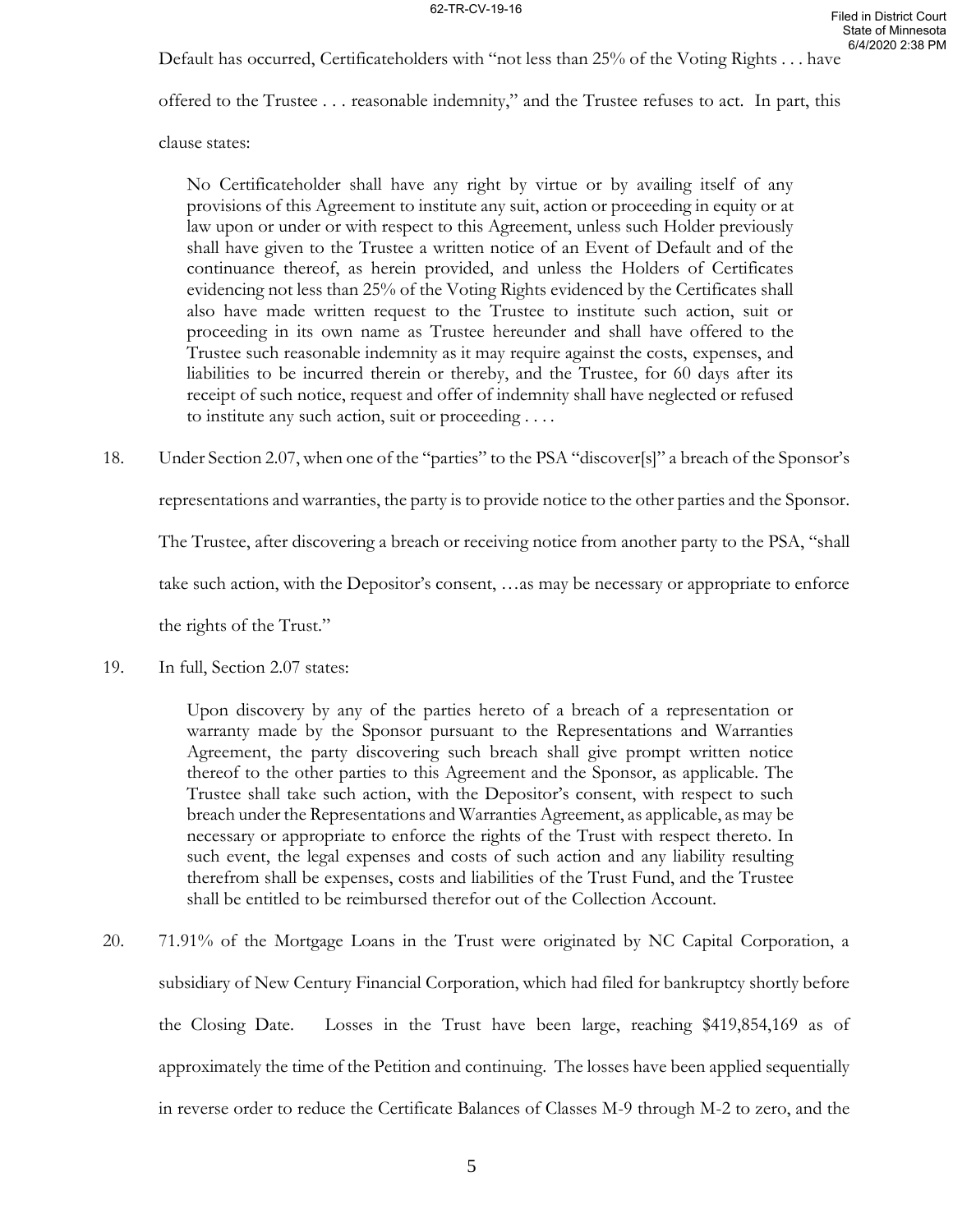Certificate Balance of Class M-1 from \$42,961,000 to \$8,079,370.

- 21. On January 18, 2019, AWC provided a written notice (the "Breach Notice") to the Trustee indicating, among other things, that AWC had identified breaches of one or more of the R&Ws made by the Sponsor in the RWA with respect to certain Mortgage Loans and that further investigation would reveal substantial additional evidence of breaches in the Trust's mortgage pool.
- 22. On January 23, 2019 the Trustee sent a letter (the "Demand Letter") to the Sponsor, the Depositor, and other parties, in which the Trustee demanded that the Sponsor cure breaches or repurchase the affected Mortgage Loans from the Trust. The Sponsor has not cured breaches or repurchased any Mortgage Loans in response to the Demand Letter.
- 23. On January 28, 2019, the Trustee sent a notice to all Certificateholders which summarized the Breach Notice and Demand Letter. This notice stated: "Please note that unless directed and indemnified by Certificateholders in accordance with the terms of the PSA, the Trustee is not required to take further action, and does not presently intend to take any further action with respect to the Identified Loans or Alleged Breaches listed in the [Breach Notice].conduct any investigation without appropriate direction and indemnity, and neither Holder Counsel nor any other Certificateholders have directed the Trustee to conduct any further investigation." It also indicated that: "[u]nder Section 2.07, indemnity from the Trust Fund for enforcement actions may only be available if the Depositor consents to the action. Further, Section 8.02(i) of the PSA provides that the Trustee has no obligation to exercise any of the trusts, rights or powers vested in it by the PSA or to institute or conduct any litigation under the PSA or in relation thereto at the request or direction of the Certificateholders pursuant to the PSA unless the Certificateholders offer satisfactory security or indemnity to the Trustee against the costs, expenses and liabilities that may be incurred by the Trustee in connection with such action."
- 24. On February 19, 2019, AWC provided a limited direction and indemnity to the Trustee (the "Limited D&I") under "Sections 8.01and 8.02(i)" to, among other things, file the Summons with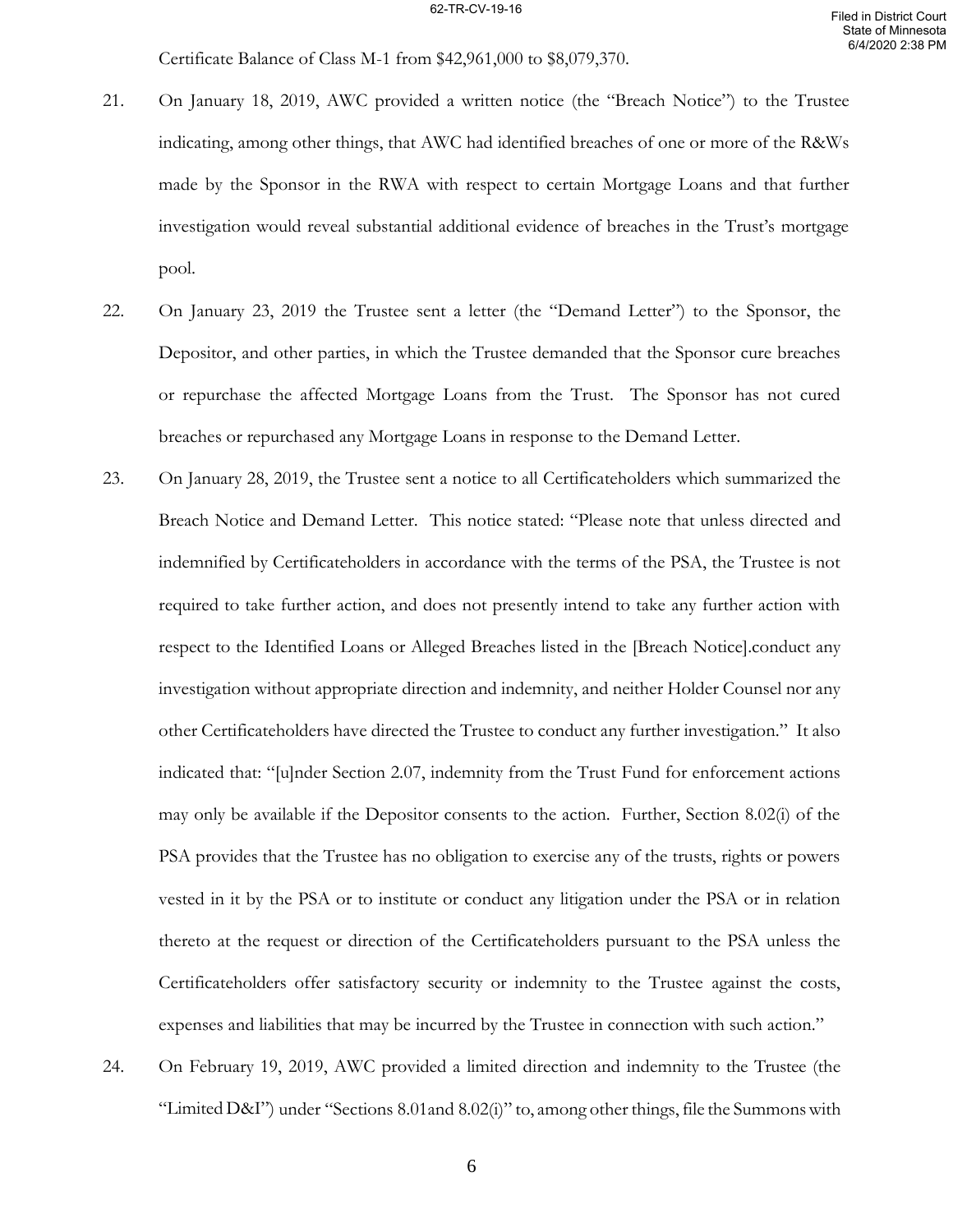Notice ("SWN") to institute the Putback Action. An SWN is a pleading under New York procedure which requires, in addition to the summons, "a notice stating the nature of the action and the relief sought…" N.Y.C.P.L.R. 305(b). It is not required to be served for 120 days after filing. *Id.* at 306(b). The Limited D&I required AWC to advance the Trustee's fees and expenses associated with the direction. The Limited D&I also included a provision that allowed AWC to recoup its advances if the Putback Action was successful. The Limited D&I did not extend to the continued prosecution of the Putback Action.

- 25. In the Limited D&I, AWC acknowledged "that the Trustee has reasonably conditioned its willingness to proceed with this D&I upon the agreement of [AWC] to advance its own funds in the first instance to pay for the fees and expenses in furtherance of the Directions…"
- 26. The Limited D&I also directed the Trustee to send a letter to the Depositor requesting that the Depositor consent to filing the SWN. Upon this direction from AWC, the Trustee sent a letter to the Depositor requesting consent on February 20, 2019. The letter gave the Depositor until noon the following day to "confirm its consent" and indicated that unless Depositor responded by that deadline, the Trustee would "deem such silence to constitute a confirmation of its consent to the Trustee's filing of a Summons with Notice." The Depositor did not respond to the letter in a timely fashion. Three months later, the Depositor indicated "unequivocally, that it does not consent to the use of Collection Account funds to prosecute the Putback Actions." The Depositor has not entered an appearance in this matter.
- 27. Pursuant to the Limited D&I, AWC deposited funds into an indemnity account established and held by the Trustee.
- 28. On February 21, 2019, pursuant to the Limited D&I, the Trustee filed the SWN and named the Sponsor and the Depositor as defendants. *U.S. Bank National Association, as Trustee for GSAMP Trust 2007-HE2 v. Goldman Sachs Mortgage Company and GS Mortgage Securities Corp.*, Index No. 651097/2019.
- 29. The SWN alleges that at least 1,041 of the approximately 5,000 Mortgage Loans in the Trust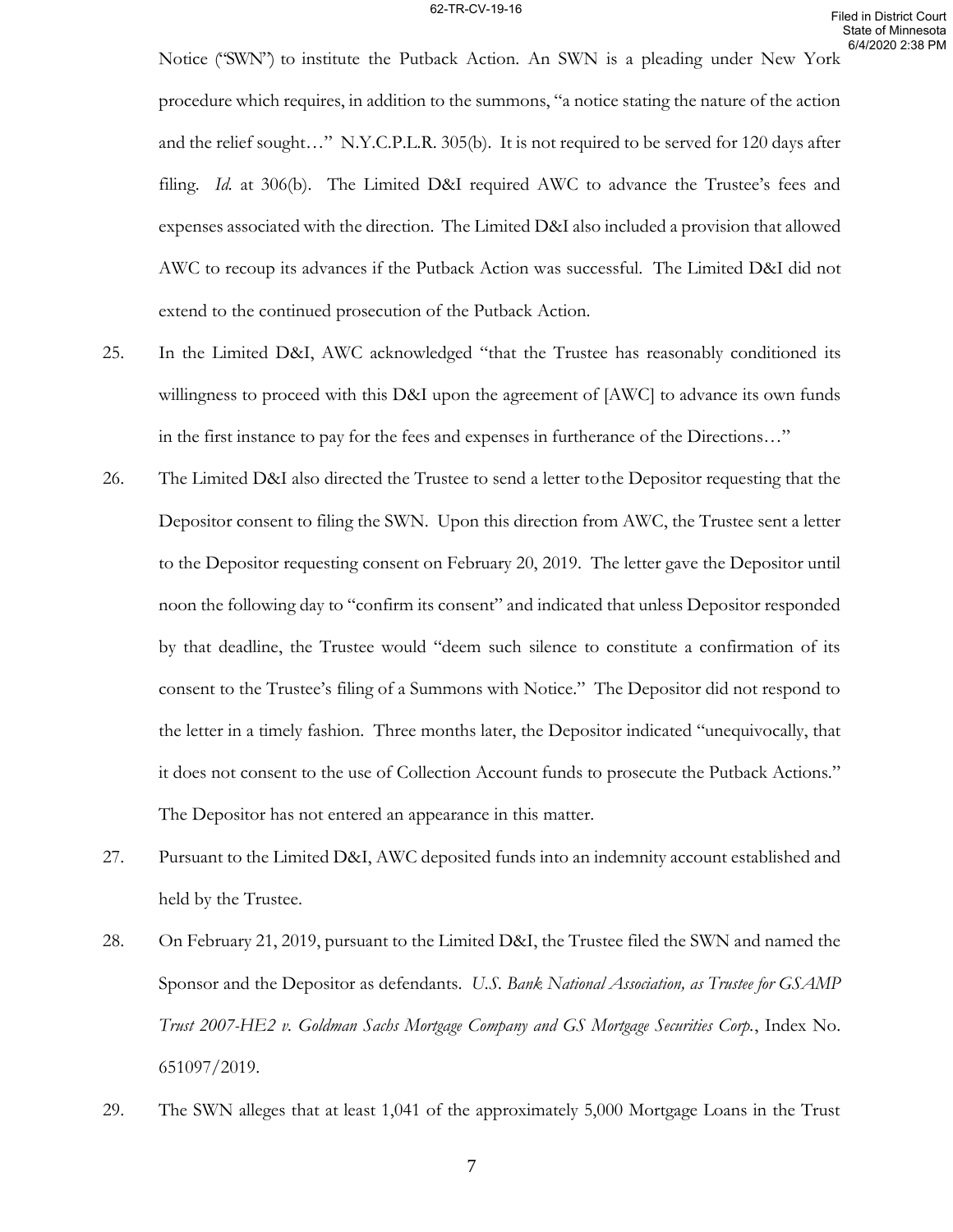are in breach of the applicable R&Ws. The SWN further alleges that Mortgage Loans in breach of the R&Ws are likely pervasive throughout the Trust. The SWN seeks specific performance of Sponsor's and Depositor's contractual obligations to repurchase all defective Mortgage Loans at the Repurchase Price, or damages in the alternative, and other relief.

- 30. On March 14, 2019, the Depositor and the Sponsor removed the Putback Action to the United States District Court for the Southern District of New York (Case No. 1:19-cv-02307-AJN).
- 31. After the Trustee filed the SWN, AWC refused "to fund the prosecution of the Putback Action any further." The Trustee then sent another notice to all Certificateholders regarding AWC's position on March 22, 2019. In that notice, the Trustee confirmed that it was not required to pursue the Putback Action, stating that it "might not proceed with the filing of a complaint and the prosecution of the Putback Action unless it is directed and indemnified to do so by Certificateholders in accordance with the terms of the PSA." Thereafter, no other Certificateholder provided the Trustee with a D&I to continue prosecuting the Putback Action.
- 32. AWC and Park Royal have both represented that they have the ability to fund the Putback Action.
- 33. The Trustee filed its Petition in this matter on May 3, 2019. In the Petition, the Trustee noted that it had not reached an agreement with AWC, which was identified in the Petition as the "Directing Holder," concerning a further D&I. The Trustee filed the Petition to seek, among other things, "instruction whether the Trustee should continue to prosecute the Asserted Claims and the Putback Action. If the Court directs the Trustee to continue prosecuting the Putback Action, the Trustee is also seeking specific instruction to use the moneys from the Trust Fund…for payment any fees, cost, expenses, or liabilities incurred by the Trustee in connection therewith. In the alternative, if the Court does not instruct the Trustee to continue prosecuting the Putback Action and to use Trust funds to do so, the Trustee then requests that the Court instruct the Trustee to dismiss the Putback Action."
- 34. The Petition further sought "instruction…under these circumstances," where "the Depositor's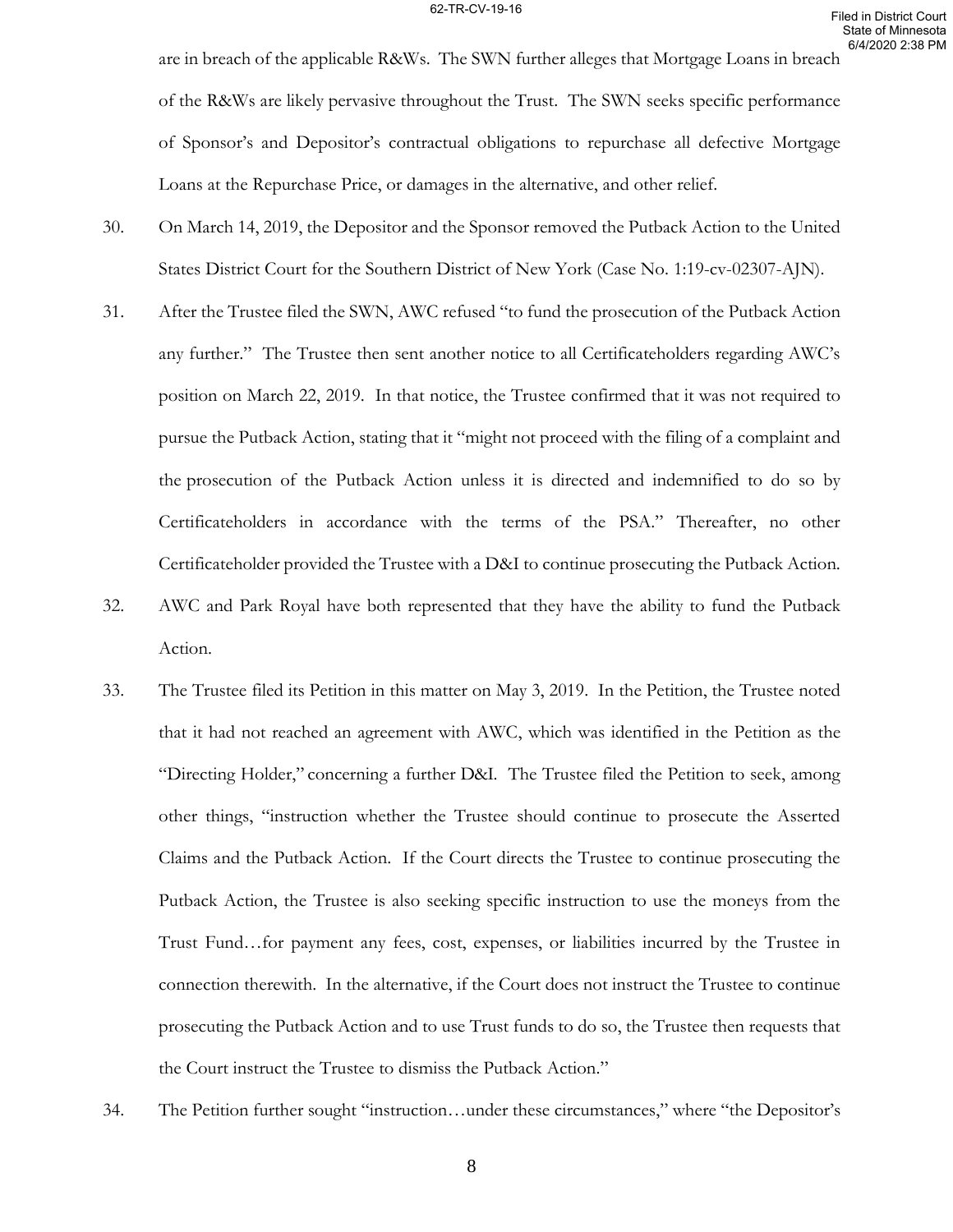consent was required pursuant to Section 2.07 of the PSA," and that the Depositor had not responded to the Trustee's February 20, 2019 letter regarding consent.

- 35. On May 8, 2019, this court set a hearing on the Petition for June 17, 2019. The Order for the hearing indicated that any parties in interest could appear to object to the Petition or any of the relief sought therein.
- 36. The Trustee timely provided notice to Certificateholders of this proceeding, with a copy of the Order for the hearing and the Petition.
- 37. On May 22, 2019, by stipulation of the parties, the court in the Putback Action ordered the Trustee to serve a Complaint by June 28 or five business days after the resolution of this proceeding, whichever was later. Stipulated Order, *U.S. Bank Nat. Assoc., as Trustee for GSAMP Trust 2007-HE2 v. Goldman Sachs Mortgage Company and GS Mortgage Securities Corp.*, No. 1:19-cv-02307-AJN (S.D.N.Y. May 22, 2019), ECF No. 15. The court in the Putback Action later amended the deadline for filing a complaint in that action until within one week of a decision by this Court. *Id.*, Memo Endorsement (July 25, 2019), ECF No. 19.
- 38. On June 12, 2019, LSTAR issued a direction (the "LSTAR Direction") in which LSTAR directed the Trustee to ask this court "for authorization and instruction to dismiss the Putback Action unless [AWC] indemnifies the Trustee and pays for the costs and expenses incurred by the Trustee in prosecuting the Putback Action." LSTAR did not seek to have the Putback Action dismissed outright.
- 39. The court held a hearing on in this matter on June 17, 2019. The Trustee, LSTAR, AWC and Park Royal all appeared. This court issued an Order on July 18, 2019, which approved the actions of the Trustee to date and authorized the Trustee to take certain interim actions "as may be necessary to preserve the Asserted Claims and the Putback Action," which were characterized as "Preservation Actions." It also authorized the Trustee to use money from the Trust Fund to pay for such Preservation Actions, with some limitations.
- 40. The parties participated in discovery and engaged in motion practice concerning that discovery.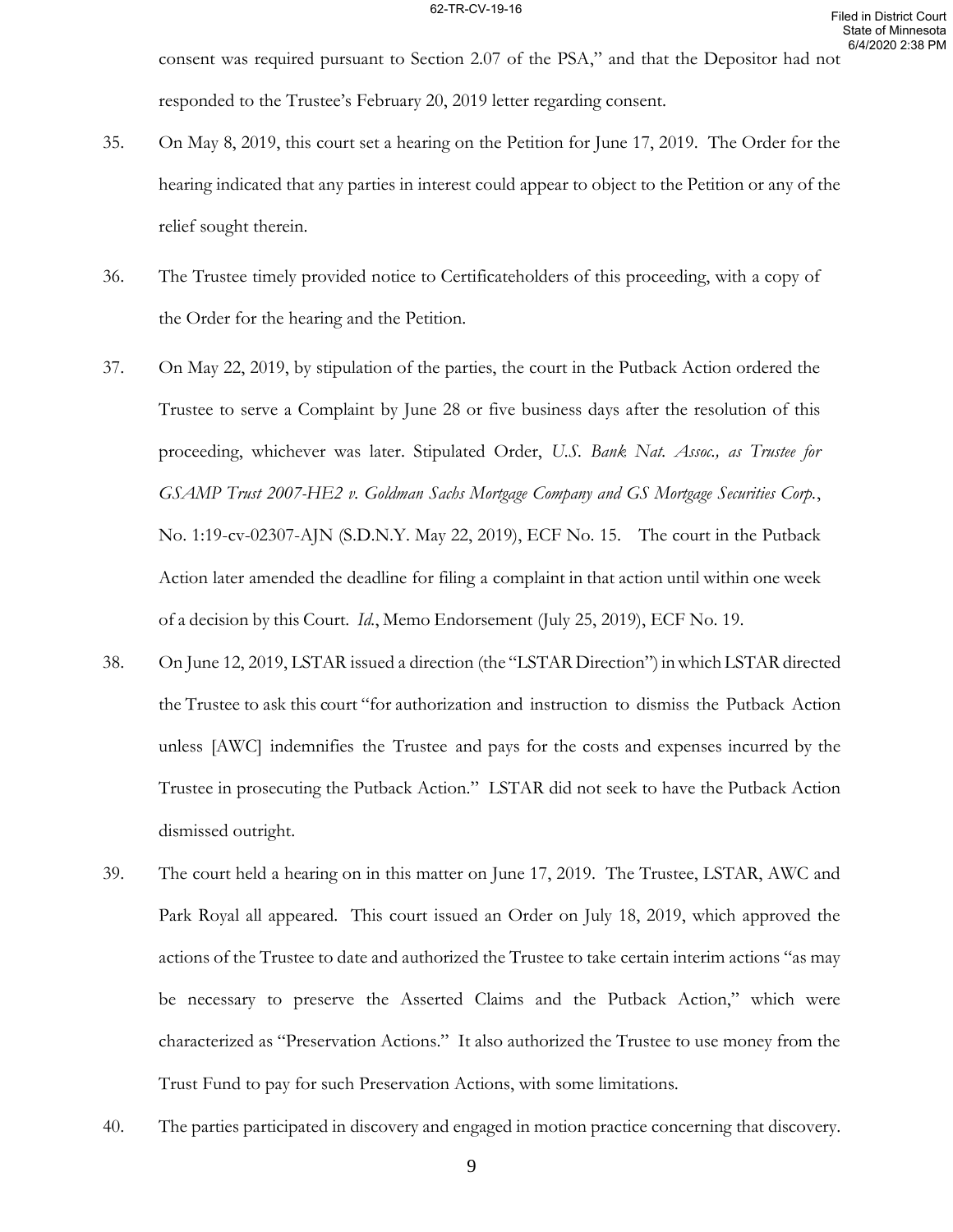On August 28, 2019, this court issued an Order which addressed LSTAR's and AWC's competing motions for the entry of a protective order, and LSTAR's motion to compel discovery.

- 41. After extensive briefing, this court held a hearing to resolve the Petition on January 10, 2020. The court directed the parties to submit a proposed Findings of Fact, Conclusions of Law and Order. The court took the matter under advisement on February 21, 2020.
- 42. Broadly, AWC contends that this court should focus solely on Section 2.07 of the PSA and find that since the Putback Action is necessary and appropriate, the "legal expenses and costs of such action and any liability resulting therefrom shall be expenses, costs and liabilities of the Trust Fund."
- 43. AWC further contends that LSTAR is conflicted in its opposition to the use of Trust Funds for the Putback Action because of its affiliation with Goldman Sachs. Goldman Sachs sold LSTAR its Class A-1 Certificates and continues to provide LSTAR with financing for this purchase. The purchase includes provisions which prevent LSTAR from benefiting from repurchase claims against Goldman Sachs affiliates, such as the Sponsor and Depositor, including lawsuits by the Trustee to enforce breaches of the R&Ws. In fact, according to AWC, LSTAR would be required to forfeit certain portions of any recovery from the Putback Action to Goldman Sachs. AWC also contends that LSTAR's purchase agreement obligates it to take direction from Goldman Sachs with regard to, for example, putback actions. Accordingly, AWC maintains that since "LSTAR loses if the Trust wins," LSTAR is not acting in the interests of the Certificateholders and its objection to the use of Trust Funds for the Putback Action should be overruled.
- 44. AWC and Park Royal suggest that putback actions involving RMBS have resulted in significant recoveries. While they acknowledge that the costs of such putback actions are typically substantial, they maintain that the potential benefits of putback actions and this Putback Action in particular, will significantly outweigh the litigation costs to the Trust. They maintain that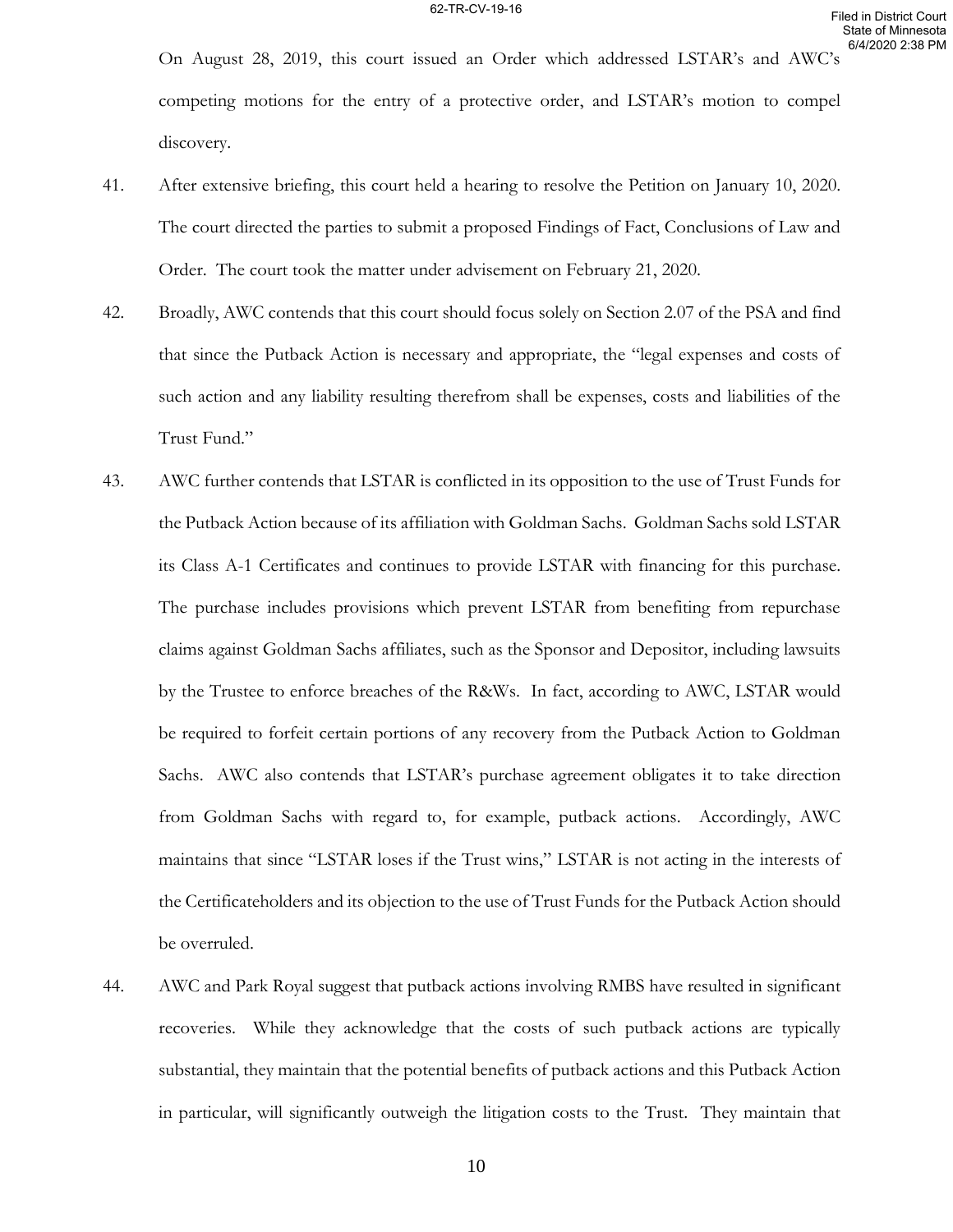such benefits have the potential to flow broadly among Certificateholders, and are reasonably likely to occur.

- 45. Moreover, AWC contends that the brunt of the costs of litigation under the estimates discussed by the parties, even if Trust Funds were used to pay for the Putback Action, would reduce cash flows to Class M-1 Certificates in a substantial amount before reducing cash flows from Class A Certificates, including Class A-1 Certificates.
- 46. LSTAR contends that this court should focus instead on Section 8.02(i) of the PSA, which mandates that AWC must provide the Trustee with an additional D&I for the Putback Action which AWC initiated "against the costs, expenses and liabilities which may be incurred therein or thereby." LSTAR also contends that even if Section 2.07 of the PSA applies to a putback action which has been requested by a Certificateholder without the depositor's consent, it is not "necessary or appropriate" to use trust funds to finance litigation if the Certificateholder has the ability to finance the litigation itself.

$$
47.
$$

champertous and void as against public policy. As a result, LSTAR contends that AWC should not be permitted to cause the Trustee to prosecute the Putback Action using Trust Fund money.

LSTAR argues that AWC's acquisitions were

- 48. LSTAR maintains that putback actions are complicated, protracted, expensive and risky. It also contends that a successful outcome in the Putback Action is not a foregone conclusion. LSTAR maintains that since AWC has the wherewithal to fund the Putback Action, especially since it stands to benefit significantly from the litigation if successful, AWC should do so.
- 49. Last, LSTAR contends that there is no precedent for the relief sought by AWC and Park Royal.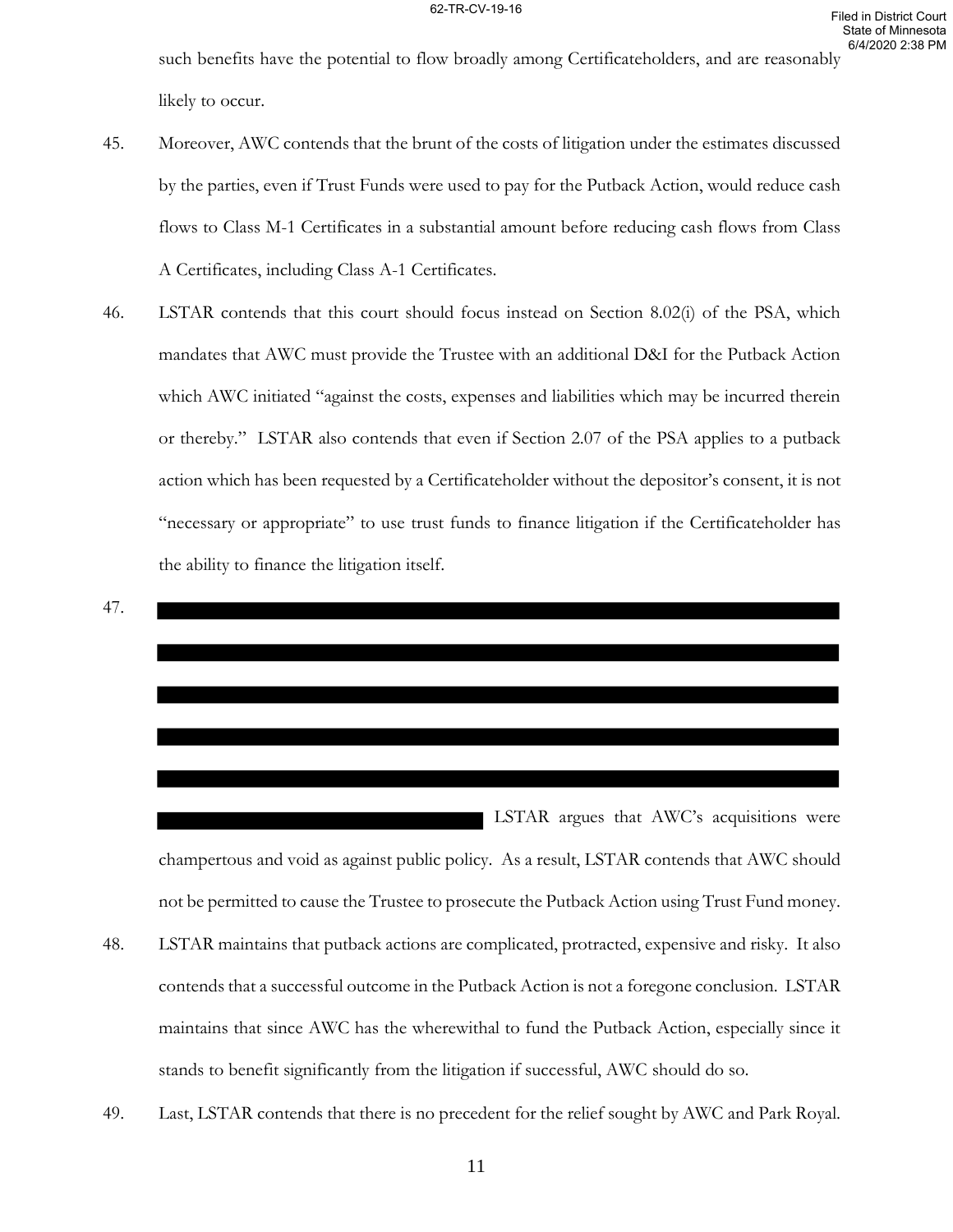It maintains that similar requests by Holders with small holdings who refused to provide a D&I have been routinely rejected by this court. It also maintains that the few cases where a court has ordered a trustee to pursue a putback action using trust funds are distinguishable from this case.

## **CONCLUSIONS OF LAW**

- 50. This court has *in rem* jurisdiction over the Petition pursuant to Minn. Stat.§§ 501C.0202(1) and (24) because the Trustee is seeking instruction from this court confirming the actions taken by the Trustee and instructing the Trustee regarding the administration of the Trust and discharge of the Trustee's duties under the agreement(s) governing the Trust and approving payment of the fees and expenses incurred by the Trustee in connection with the Putback Action from the Trust Fund.
- 51. This Petition is properly venued in this court pursuant to Minn. Stat.  $\S$  501C.0207(a)(2)(i) because the Trustee has a corporate trust office in St. Paul, Minnesota.
- 52. The following Sections of the PSA are salient for the purpose of this court's analysis and its conclusions regarding the Petition.
	- a. Section 2.01 (viii) of the PSA provides: "The Depositor shall use reasonable efforts to assist the Trustee in enforcing the obligations of the Sponsor under the Representations and Warranties Agreement."
	- b. Section 2.07 of the PSA provides:

Upon discovery by any of the parties hereto of a breach of a representation or warranty made by the Sponsor pursuant to the Representations and Warranties Agreement, the party discovering such breach shall give prompt written notice thereof to the other parties to this Agreement and the Sponsor, as applicable. The Trustee shall take such action, with the Depositor's consent, with respect to such breach under the Representations and Warranties Agreement, as applicable, as may be necessary or appropriate to enforce the rights of the Trust with respect thereto. In such event, the legal expenses and costs of such action and any liability resulting therefrom shall be expenses, costs and liabilities of the Trust Fund, and the Trustee shall be entitled to be reimbursed therefor out of the Collection Account.

c. Section 8.02(i) of the PSA provides: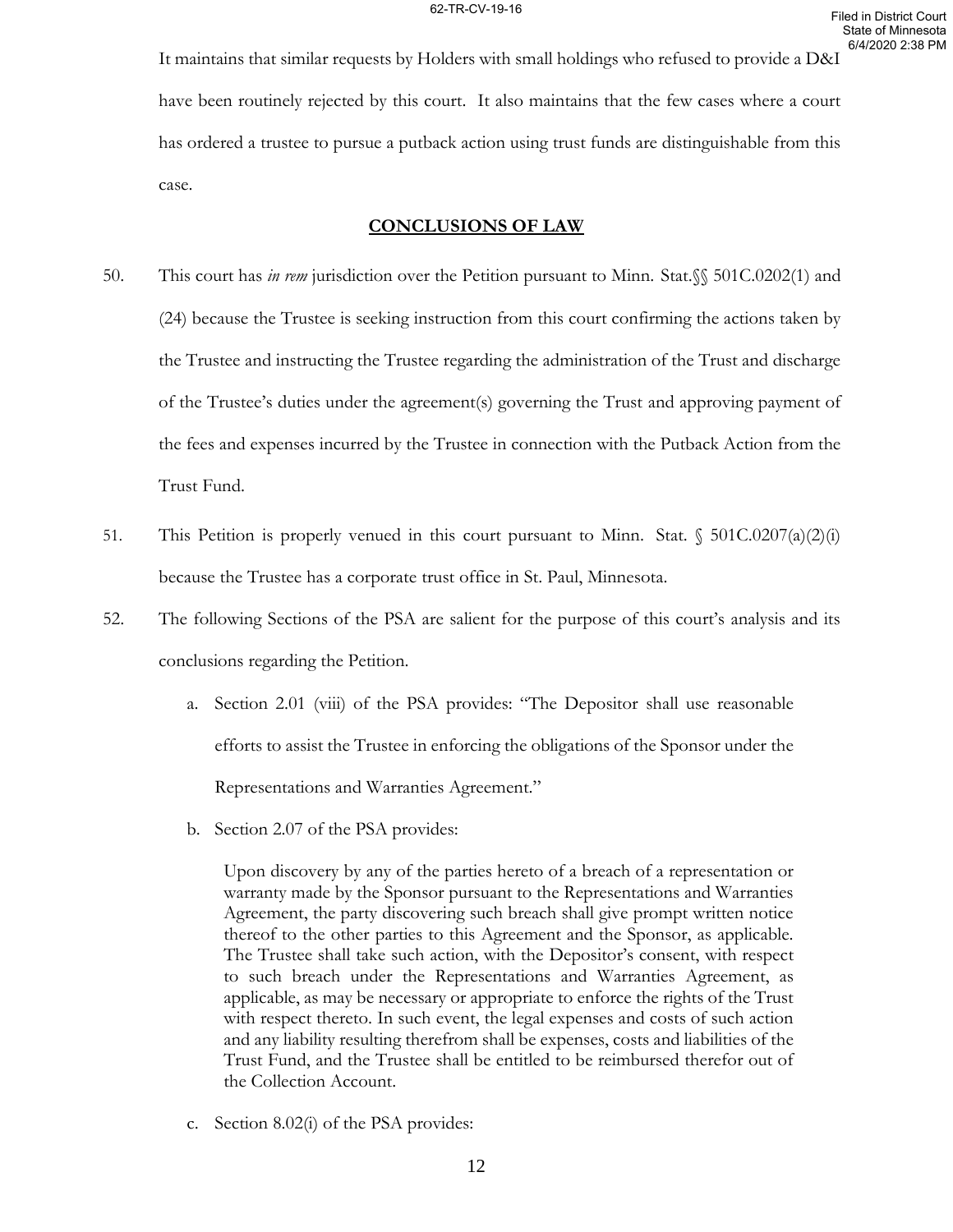[T]he Trustee shall be under no obligation to exercise any of the trusts, rights or powers vested in it by this Agreement or to institute, conduct or defend any litigation hereunder or in relation hereto at the request, order or direction of any of the Certificateholders, pursuant to this Agreement, unless such Certificateholders shall have offered to the Trustee reasonable security or indemnity satisfactory to the Trustee against the costs, expenses and liabilities which may be incurred therein or thereby…

d. Section 12.08 of the PSA provides, in pertinent part:

[I]t being understood and intended, and being expressly covenanted by each Certificateholder with every other Certificateholder and the Trustee, that no one or more Holders of Certificates shall have any right in any manner whatever by virtue or by availing itself or themselves of any provisions of this Agreement to affect, disturb or prejudice the rights of the Holders of any other of the Certificates, or to obtain or seek to obtain priority over or preference to any other such Holder or to enforce any right under this Agreement, except in the manner herein provided and for the common benefit of all Certificateholders. For the protection and enforcement of the provisions of this Section 12.08, each and every Certificateholder and the Trustee shall be entitled to such relief as can be given either at law or in equity.

- 53. In consideration of the Petition and this court's decision of whether or not to direct the Trustee to use Trust Funds to prosecute the Putback Action, it must weigh the interests of the Certificateholders.
- 54. On one hand, LSTAR is the Holder of 100% of the Class A-1 Certificates in the Trust, has approximately 50% of the total Certificate Balance remaining in the Trust and is entitled to approximately 50% of the Voting Rights in the Trust. It is certainly the largest Holder which has taken a position with regard to the Petition. In the ordinary circumstance, the combination of its holdings and voting rights, might make LSTAR's objection to or support of a Petition dispositive. On the other, LSTAR has made agreements which incentivize or even mandate its opposition to the Putback Action. In the words of AWC, "LSTAR loses if the Trust wins." LSTAR is therefore conflicted in a way which, while not disqualifying, substantially undercuts its credibility when considering the broader interests of the Certificateholders.
- 55. On one hand, AWC holds  $\blacksquare$ % of the total Certificate Balance remaining in the Trust and is entitled to approximately  $\blacksquare$ % of the Voting Rights in the Trust. Obviously, its holdings and voting rights are comparatively small to those of LSTAR.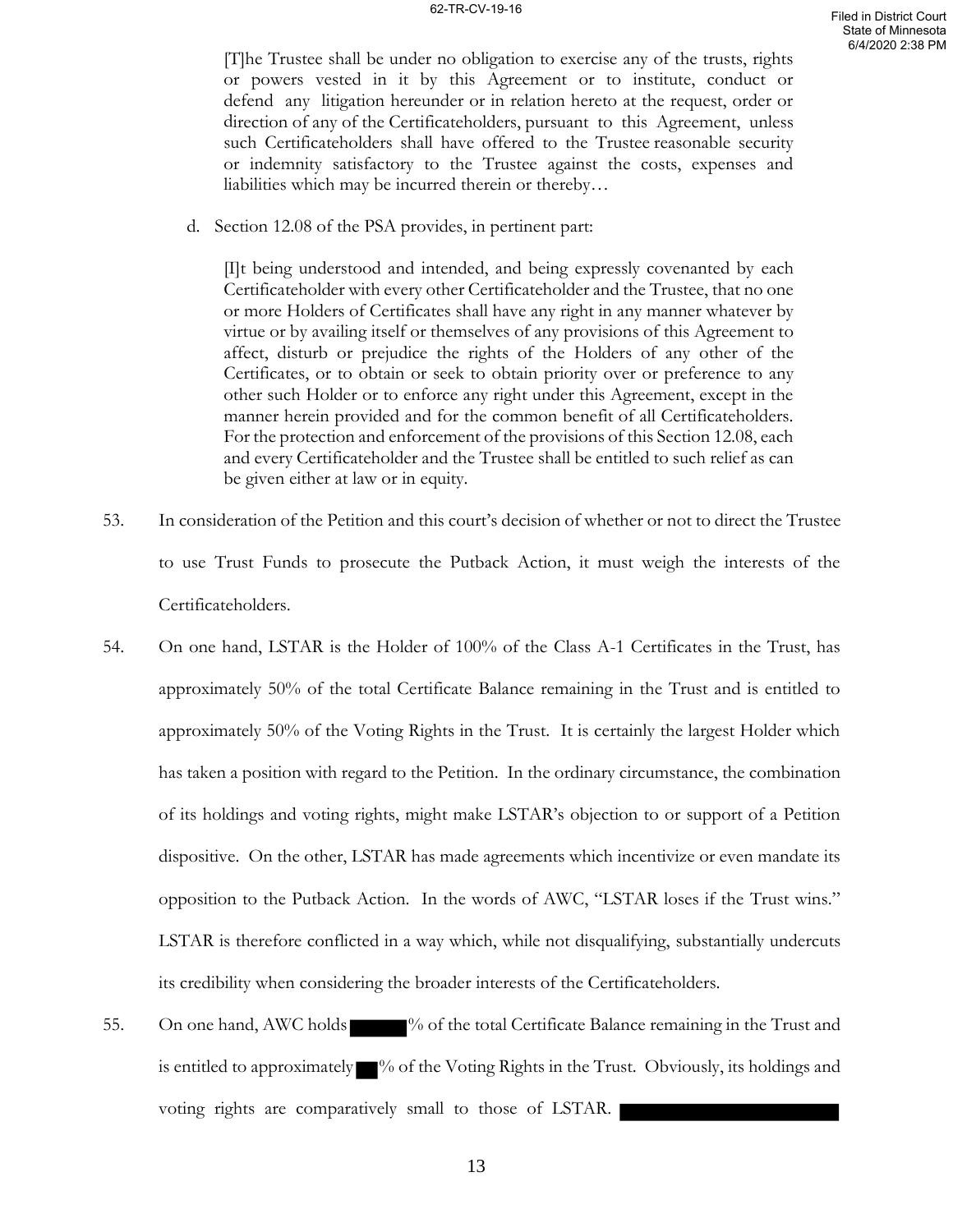In the ordinary circumstance, the combination of its holdings and voting rights, as compared to those of LSTAR, might make its objection or support of a Petition irrelevant or entitled to very little weight. On the other, prior to its direction to the Trustee, AWC engaged in an investigation and review of the Mortgage Loans and identified over one thousand Mortgage Loans which were in breach of the R&Ws. AWC then moved quickly to direct the Trustee and provided a Limited D&I to commence the Putback Action and preserve the Certificateholders' rights against the Sponsor and Depositor for breach of the RWA. Moreover, AWC's Class M-1 Certificate Balances will bear the brunt of millions of dollars of litigation expenses, before LSTAR's Class A-1 Certificate Balances would be affected, even if Trust Fund money is used to pay for those litigation expenses. In light of the active role it has taken to benefit all of the Certificateholders (even if some cannot take advantage of that benefit) and in light of the money which it puts at risk by the Trust's success in the Putback Action, this court gives significant weight to the position it has taken on the Petition.

- 56. Park Royal's Certificate Balances have been written down to zero and it has no Voting Rights as a result. If Park Royal were acting alone in its advocacy for the use of Trust money to fund the Putback Action, it seems unlikely that this court would provide such direction. It is of some significance, however, that it has participated in this matter and is supporting the position of AWC.
- 57. AWC and Park Royal have submitted a great deal of information concerning both the recoveries obtained by litigants in other RMBS litigation, as well as the attendant costs of obtaining those results. LSTAR did not provide a full-throated and specific response to this information, but generally made observations that litigation is inherently risky and that RMBS litigation is expensive. It does not appear that AWC and Park Royal really disagree with those propositions; however, they maintain that there is sufficient public information which makes the risk-benefit analysis favor the continuation of the Putback Action.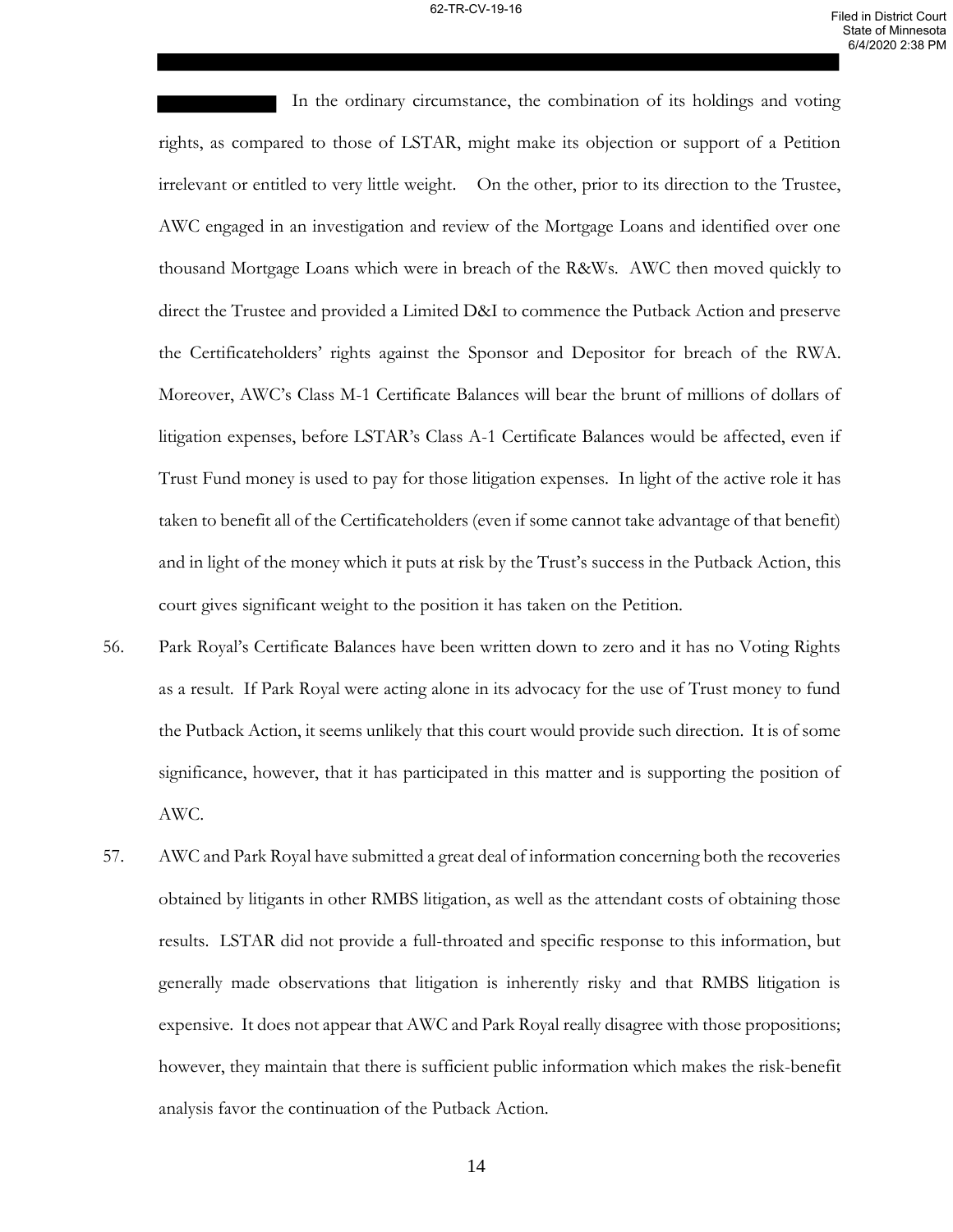- 58. While this court does not express a view on the merits of the claims made in the Putback Action, it does have sufficient information to draw the conclusion that the risk-benefit analysis, as well as the best interests of the Certificateholders, favors directing the Trustee to continue the Putback Action.
- 59. The continuation of the Putback Action by the Trustee is "necessary" and "appropriate" to "enforce the rights of the Trust" under Section 2.07 with respect to breach of the RWA by the Sponsor. While both AWC and Park Royal have indicated that they have the financial wherewithal to fund the Putback Action, if the Putback Action is successful, its success would be for the common benefit of all Certificateholders, save any agreements those Certificateholders have with third-parties which might reduce or erase such benefit.
- 60. As such, "the legal expenses and costs" of the Putback Action "and any liability therefrom" under that same provision are properly "expenses, costs and liabilities of the Trust Fund," and Trustee is "entitled to be reimbursed" "out of the Collection Account."
- 61. As it declined to do in *In the matter of GSAMP Trust 2007-HE1*, this court does not express a view asto the applicability of the Depositor consent provision contained in PSA Section 2.07 as a pre-condition to the commencement or prosecution of the Putback Action. It is the court's understanding, based upon the representations of the parties that the Depositor consent issue will be decided in due course in the putback action relating to the HE1 Trust, or the Putback Action for this Trust.
- 62. This court has carefully reviewed the prior decisions that it has made and those which have been made by other judges in Ramsey County regarding the requests of Certificateholders to compel a trustee to commence a putback action and fund it with trust money. In some circumstances, the court has determined that the use of trust funds to prosecute a putback action would not be appropriate and in some others, the court has determined that it would be appropriate to use trust funds to prosecute such an action. In each case, the court has attempted to appropriately weigh the interests of the Directing Holder, objecting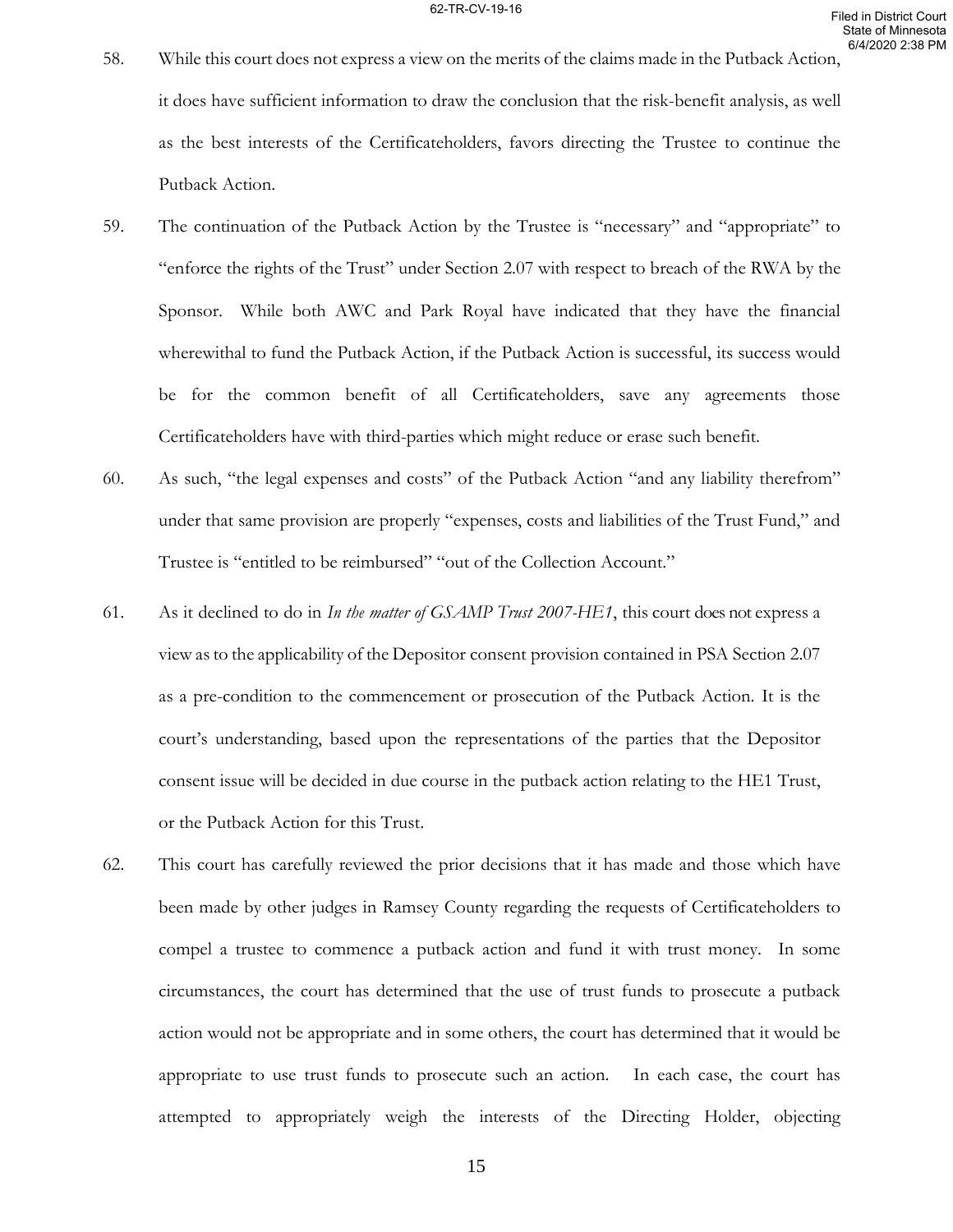Certificateholders and the Certificateholders as a whole. In this matter, the court has similarly weighed the various interests and has attempted to reach a decision which would be for the common benefit of the Certificateholders. In other words, the court has reached its decision by considering the interests of the parties in this litigation, balancing them against each other and the Certificateholders, and evaluating them in the context of the facts in this record.

63. In particular, the court found the conflicted position of LSTAR troubling. It is difficult to reckon LSTAR's objection to the use of Trust Funds in the Putback Action, with its obligations under Section 12.08. The court has not completely disregarded LSTAR's objections; it has concluded that the position advocated by AWC and Park Royal better reflects what direction would be in the best interests of all Certificateholders.

# **ORDER FOR JUDGMENT**

- 1. The court makes the following specific Orders:
	- a. The Trustee is hereby directed and authorized to continue prosecution of the Putback Action and the Asserted Claims and is directed and authorized to use moneys from the Trust Fund (including, without limitation, funds deposited from time to time in the Collection Account, the Excess Reserve Fund Account, or the Distribution Account) for payment or reimbursement of all fees, expenses, advances, disbursements or other liabilities incurred by the Trustee (including, without limitation, attorney's fees) in connection therewith pursuant to the terms of the PSA including, without limitation, Sections 2.07, 3.11, and 8.05 thereof. The Trustee is not required to expend its own funds or otherwise incur financial liability pursuing legal claims on behalf of the Trust. To the extent Trust assets become insufficient to fund the prosecution of the Putback Action as directed in this Order, the Trustee may seek further instructions from the court.
	- b. The court further authorizes and directs the Trustee to take the steps necessary to seek reimbursement from the Trust Fund (including, without limitation, the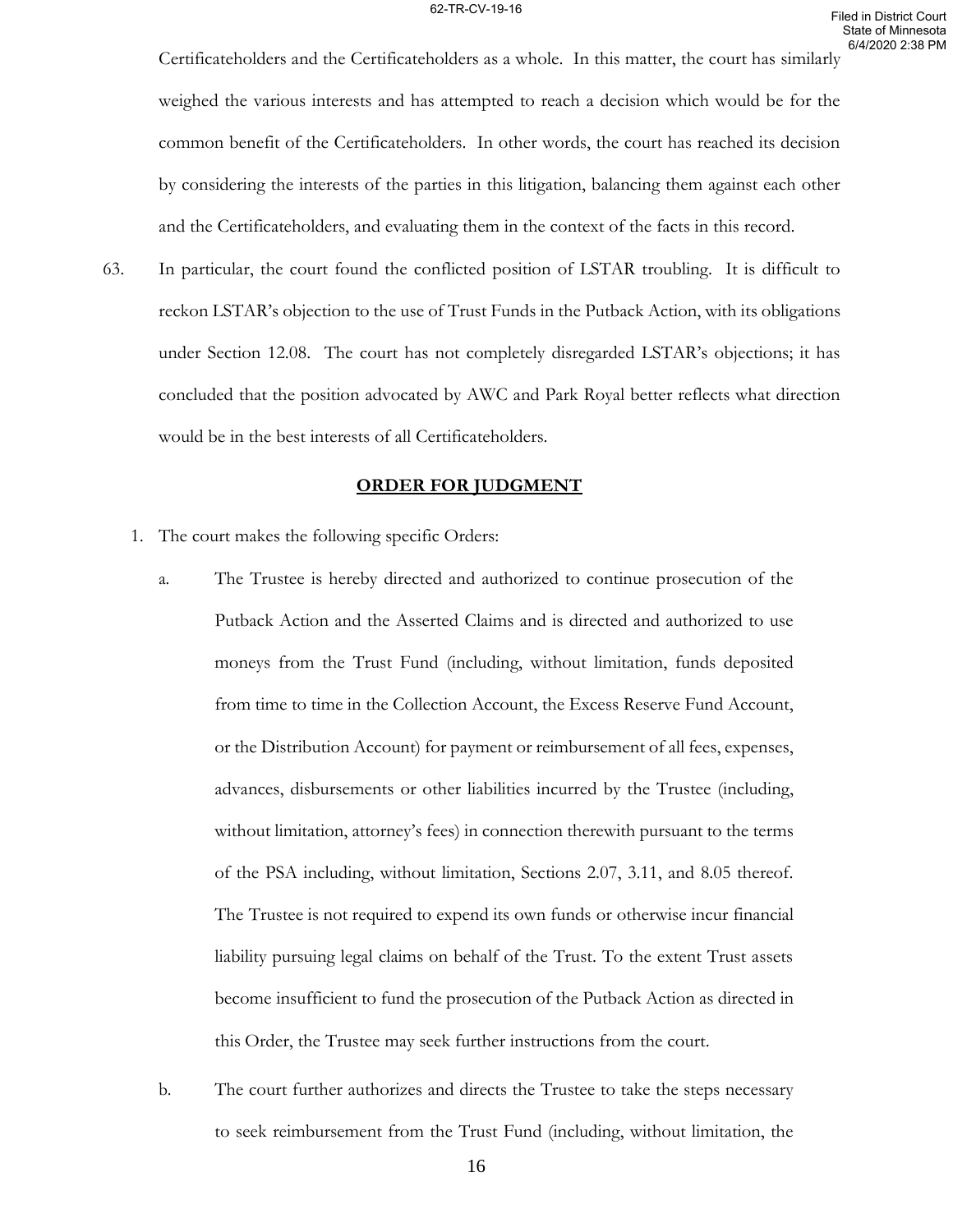Collection Account, the Excess Reserve Fund Account, or the Distribution Account) for Holder Paid Expenses (as defined in the Petition), which amounts may be re-deposited into the indemnity account pursuant to the terms of the D&I.

- c. The Trustee's compliance with this Order, shall be deemed to be in good faith and will not subject U.S. Bank, individually or as Trustee, to any liability whatsoever, and U.S. Bank, individually and as Trustee, shall be exculpated from liability in connection with any actions taken in accordance with this Order.
- d. Any actions taken (or not taken) by the Trustee pursuant to this Order have been, are and shall be deemed to be in good faith and comply with all applicable standards of care and duties of the Trustee under the PSA and other Governing Documents, and are fully authorized and protected by the PSA and other Governing Documents including, without limitation, Section 8.01(c) of the PSA and applicable law, and shall not subject U.S. Bank, individually or as Trustee, to any liability, and U.S. Bank, individually and as Trustee, shall be exculpated from liability in connection with any actions taken in accordance with this Order.
- e. All actions taken (or not taken) by the Trustee, directly or indirectly through its counsel (including Litigation Counsel) to prosecute the Putback Action, and specifically the use of the moneys available from the Trust Fund (including, without limitation, the Collection Account, the Excess Reserve Fund Account, or the Distribution Account) for payment or reimbursement of any fees, expenses, advances, disbursements or other liabilities incurred by the Trustee in connection with such actions, are hereby approved.
- f. This Order is final and binding upon the Trust, the Trustee, the Depositor, all parties to the Governing Documents and any other parties involved in the administration of the Trust, including the Securities Administrator, the Master